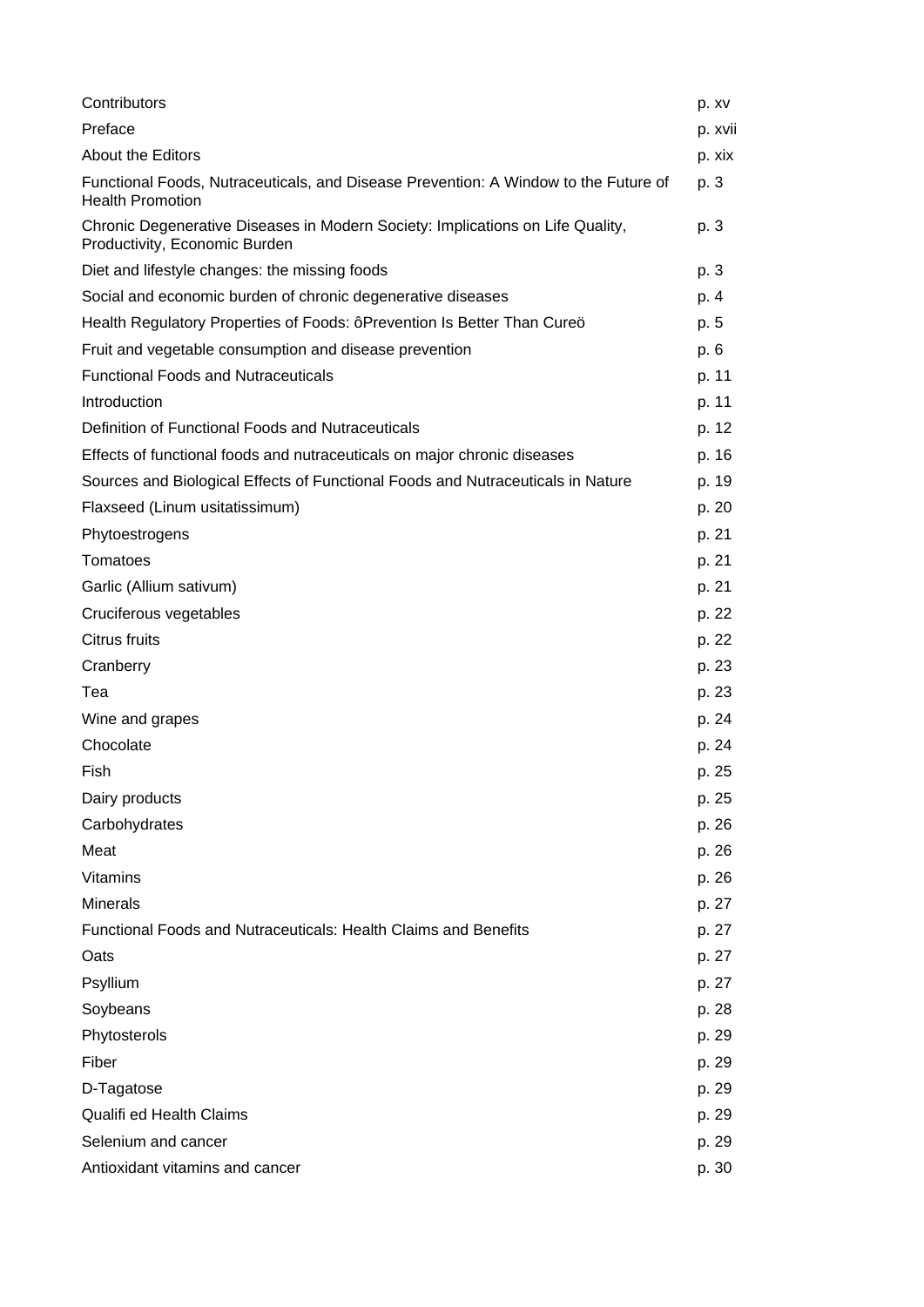| Nuts (e.g., walnuts) and heart disease                                        | p. 30  |
|-------------------------------------------------------------------------------|--------|
| Omega-3 fatty acids and CHD                                                   | p. 30  |
| Phosphatidylserine/Phosphatidylcholine and cognitive dysfunction and dementia | p. 30  |
| Folic acid and neural tube birth defects                                      | p. 30  |
| <b>Functional Foods and Nutraceuticals: Safety Issues</b>                     | p. 30  |
| Echinacea                                                                     | p. 31  |
| Ephedra (also called ôma huang, herbal ecstasy, or mahuanggenö)               | p. 31  |
| Feverfew                                                                      | p. 31  |
| Garlic                                                                        | p. 31  |
| Ginger                                                                        | p. 32  |
| Gingko biloba                                                                 | p. 32  |
| Ginseng                                                                       | p. 32  |
| Kava kava products                                                            | p. 32  |
| St. JohnÆs Wort                                                               | p. 32  |
| Genomic impact of diet                                                        | p. 55  |
| Carbohydrates and gene interactions                                           | p. 55  |
| Cholesterol and gene interactions                                             | p. 56  |
| FAs, lipids, and gene interactions                                            | p. 58  |
| Lipids and APOE                                                               | p. 59  |
| Diet and APOE                                                                 | p. 60  |
| Lipids and hepatic lipase (HL)                                                | p. 60  |
| Diet and LIPC                                                                 | p. 61  |
| Interaction between APOE and HL                                               | p. 61  |
| Dual roles of vitamin A                                                       | p. 62  |
| Vitamin E and atherosclerosis                                                 | p. 62  |
| Vitamin E and cholesterol biosynthesis                                        | p. 63  |
| Vitamin D and breast cancer                                                   | p. 63  |
| Vitamin D and FAs                                                             | p. 64  |
| Phytoestrogens and breast cancer                                              | p. 64  |
| Phytoestrogens and lipid, glucose metabolism                                  | p. 64  |
| Phytosterols and cholesterol metabolism                                       | p. 65  |
| Phytosterols and cancer                                                       | p. 65  |
| Polyphenols and CVD                                                           | p. 65  |
| Polyphenols and cancer                                                        | p. 66  |
| Polyphenols and cardiovascular diseases                                       | p. 135 |
| Polyphenols and cancer                                                        | p. 136 |
| Head and neck squamous cancer                                                 | p. 159 |
| Ovarian cancer                                                                | p. 159 |
| Skin cancer                                                                   | p. 160 |
| Catechins coupled with NPs                                                    | p. 272 |
| NPs targeted with ApoE containing curcumin                                    | p. 273 |